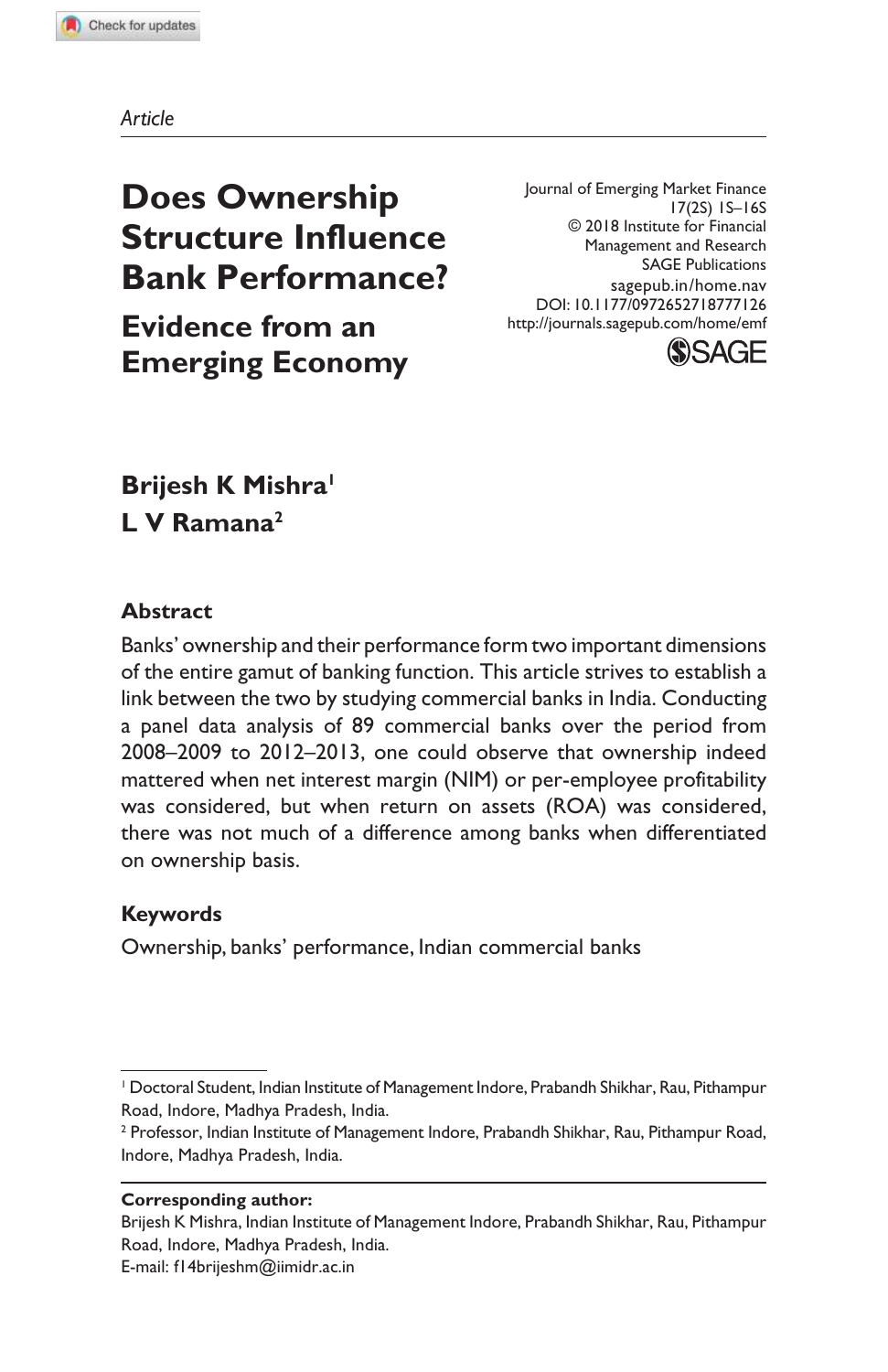### **Introduction**

Banking institutions are among the most important cogs in wheels that take economies forward. But banks also come in many flavours, and such flavours may have important repercussion as regards functions performed by them and how such functions are performed. One of the important dimensions of banking is related to ownership. Ownership manifests itself in various forms as far as Indian banking landscape is concerned. Even if we restrict ourselves to commercial banks, $<sup>1</sup>$  we have</sup> SBI,<sup>2</sup> SBI associates, old private sector banks, new private sector banks<sup>3</sup> and foreign banks. One may aver that different forms of ownership may significantly affect the priorities of business,<sup>4</sup> the work culture<sup>5</sup> and public perception.<sup>6</sup> These aspects and considerations may ultimately impact the performance of banks. Micco, Panizza and Yanez (2007) found that even though the association between ownership and bank performance was not well established in industrialised countries, it was very much evident in developing countries. Lin and Zhang (2009) found such association in Chinese banks and observed that bigger public sector banks tended to be less profitable. In the Indian context, Sathye (2003) paradoxically found that public sector banks were more efficient than private sector banks. This study strives to establish a link between ownership and profitability by studying commercial banks in India.

Indian commercial banking sector is a vibrant one having nationalised banks; foreign banks; private sector banks that were established before financial liberalisation in 1991, and those that were founded afterward; the State Bank of India (SBI); and SBI associate banks. In our study, we are not clubbing SBI and its associate banks along with nationalised banks and studying them as public sector banks; rather we want to study them separately to decipher any fundamental differences within different set of banks. In our knowledge, this is the first study that explores the linkages between ownership and banks' performance when SBI and its associates are treated as separate groups.

Conducting a panel data analysis of 89 commercial banks over the period from 2008–2009 to 2012–2013, we could observe that ownership indeed mattered when net interest margin (NIM) or per-employee profitability was considered, but when return on assets (ROA) was considered, there was not much of difference among banks when differentiated on ownership basis*.*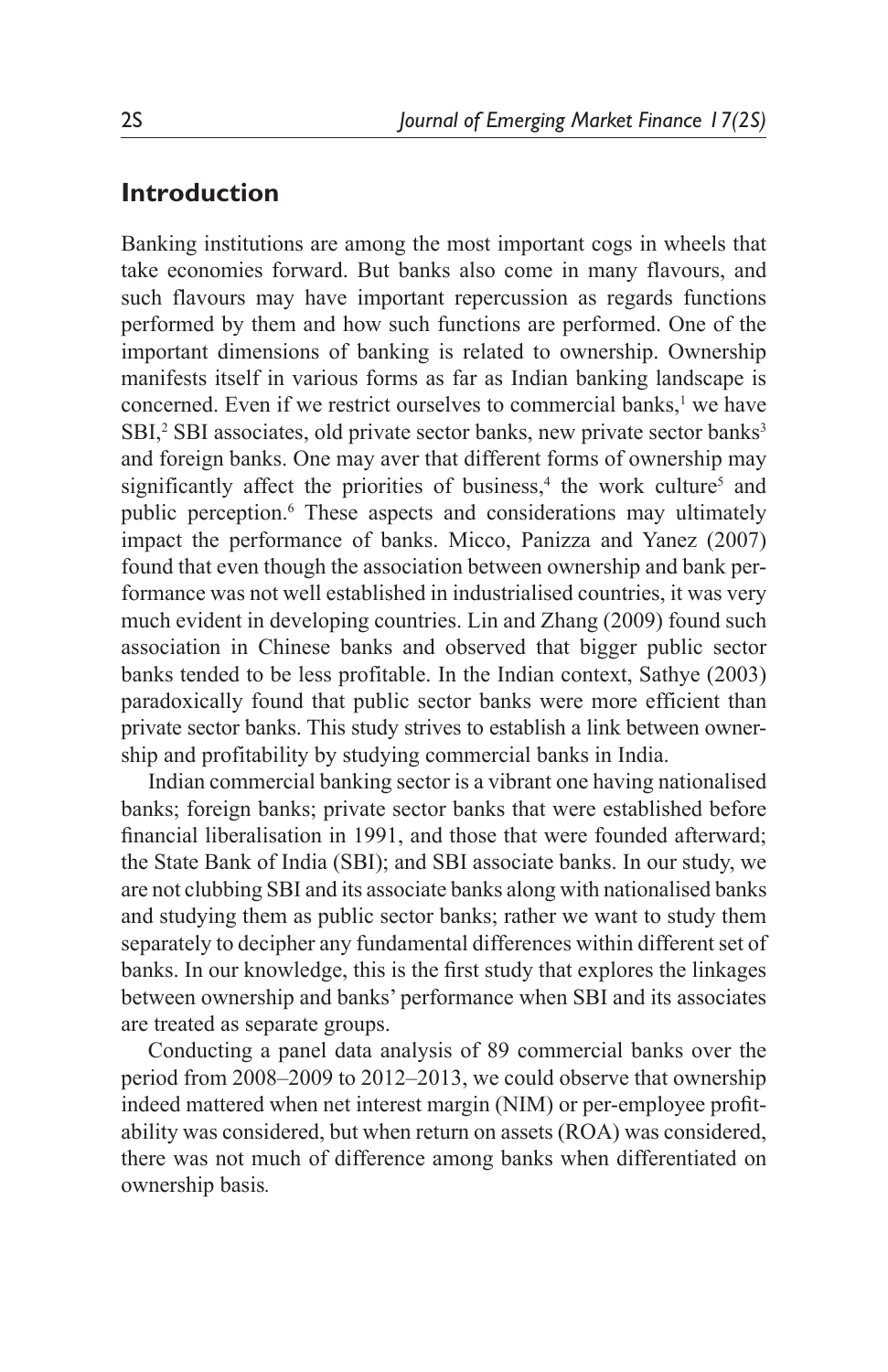#### **Literature Review**

Short (1979) was among the first authors to comment on the relationship between ownership and profitability in ex-US countries. Based on his study of banks in Canada, Western Europe and Japan, he found out that the government owner banks underperformed their private sector counterparts. However, the interesting observation he made was that higher concentration (measured by higher market share) lead to higher profitability. As most of the public sector banks in India have high market share, it would be interesting to observe how two seemingly conflicting observations, that is, government ownership leading to lower profits for PSU banks and higher concentration increasing their profitability (vis-àvis private sector banks), are reconciled for Indian banks.

Demirgüç-Kunt and Huizinga (2000) studied banks in 80 countries over the period of 1998–1995 and found that international ownership significantly impacted banks' profitability. Barth, Caprio and Levine (2004) studied banks in 107 countries and reached the conclusion that government ownership leads to efficiency impairment. Lin and Zhang (2009) studied banks in China where government ownership of banks is especially noteworthy given to the fact that even the investment decisions of such banks are driven by political compulsions and considerations. Authors found that the 'big four' public sector banks in China were less profitable and less efficient than other banks and also had poorer quality of assets. Micco et al. (2007) studied the relationship between ownership and bank performance separately for developing and industrialised countries. They found that the public sector banks in the developing countries had lower profitability and higher costs when compared to private sector banks; opposite was true for foreign banks that were more profitable and had fewer costs than private sector banks. The relation between ownership and performance, however, blurred when banks in industrialised countries were considered. De Nicolò and Loukoianova (2007) made two important observations in this regard after observing banks in non-industrialised countries over the period of 1993–2004. They observed that the public sector banks having a high level of market share had a higher risk of failure, which meant that they lagged on the performance parameter keeping other things unchanged. They further noted that the risk profile of public sector banks was not significantly different from that of the private sector banks, though foreign banks were in different league. Iannotta, Nocera and Sironi (2007) studied 181 banks in 15 European countries and observed that public sector banks were indeed less profitable, but operated at a lower cost. They further found out that public sector banks had poorer asset quality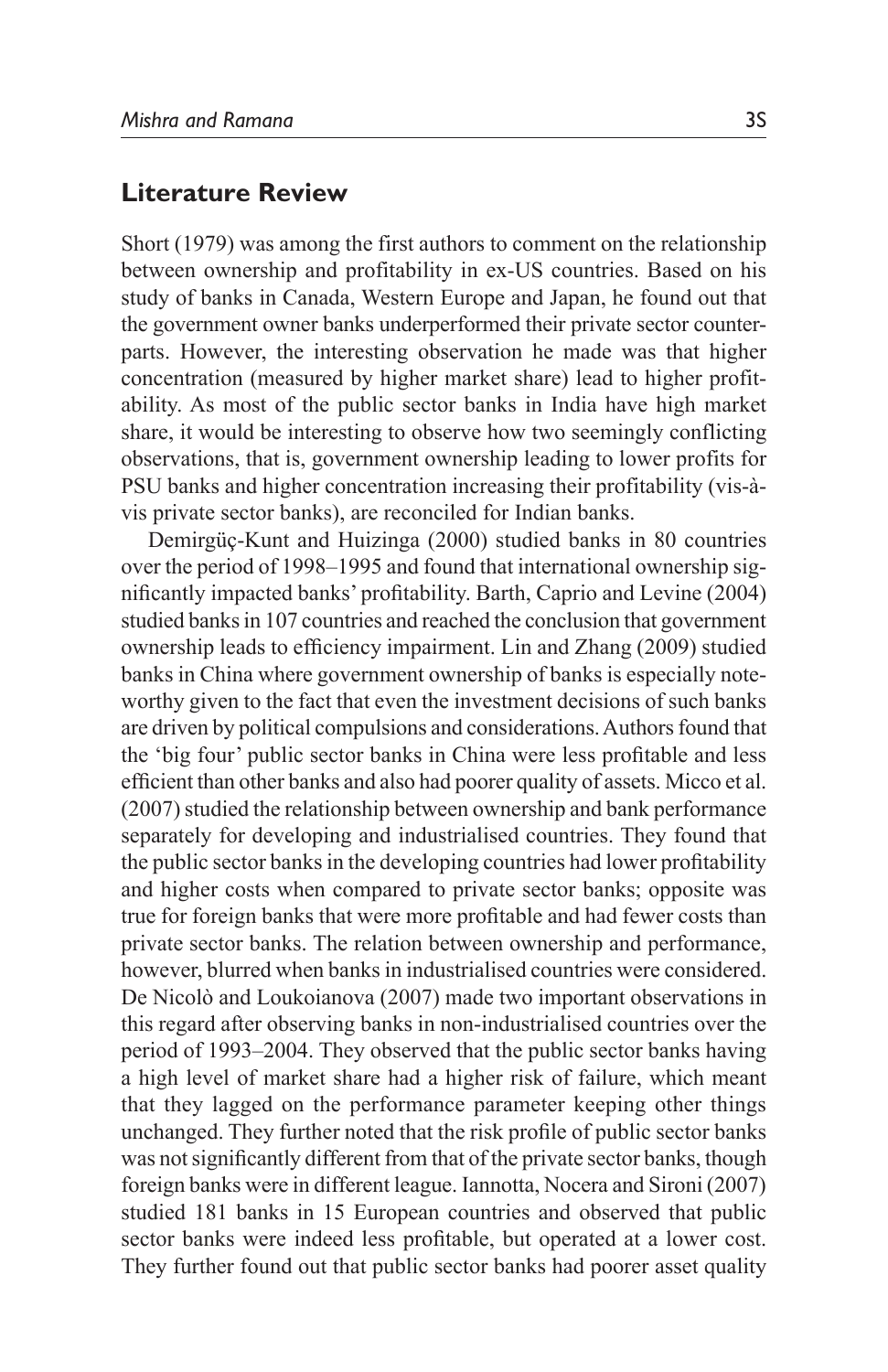and a higher risk of insolvency. As regards Indian banks, Rao, Rezvanian and Nyadroh (2009) explored the link between ownership and profitability by considering three ownership groups, namely, publicly owned domestic banks, privately owned domestic banks and foreign bank and concluded that foreign banks were the best performers among the three. Gupta, Kochhar and Panth (2011) studied the banks in India with the objective of looking at the impact of financial liberalisation on their functioning. Based on their analysis over the period of 1991–2007, they found that the public sector banks kept on investing in government securities and financing the fiscal deficit even when there was no requirement for them to do so. They observed that limited avenues for investments prevented banks from realising the full potential of financial liberalisation. It is not clear why the same scenario does not hold true for the private sector or foreign banks operating in the country. Dietrich and Wanzenried (2011) analysed the profitability of 372 Swiss commercial banks and, among other things, found that ownership was indeed an important determinant of banks' performance.

As against the relationship between ownership and bank performance established in the studies noted previously, there have also been some findings to the contrary. Bourke (1989) studied 90 banks over the 10-year period (1972–1981) in 12 countries in three continents Australia, North America and Europe. Based on the novel concept of 'value added' by banks (as a metric of bank performance), he reached the conclusion that relationship between ownership and performance was a tenuous one. Molyneux and Thornton (1992) used the methodology used by Bourke and studied banks in the Western Europe. They studied an unbalanced panel data between 1986 and 1989 derived from 18 European countries. They reached a conclusion that government ownership, in fact, positively affected the 'return on capital'.

## **Hypothesis Development**

In this article, we are striving to explore the linkage between ownership and bank's performance. Ownership is divided into six groups—SBI, SBI associates, nationalised banks, old private sector banks, new private sector banks and foreign banks. Because of special status that SBI enjoys, we are putting it separately from other nationalised banks, lest it masks some attributes of the nationalised banks as a group. Moreover, we want to see how SBI performs vis-à-vis other types of ownership, ceteris paribus. The SBI associates have also been considered a separate group for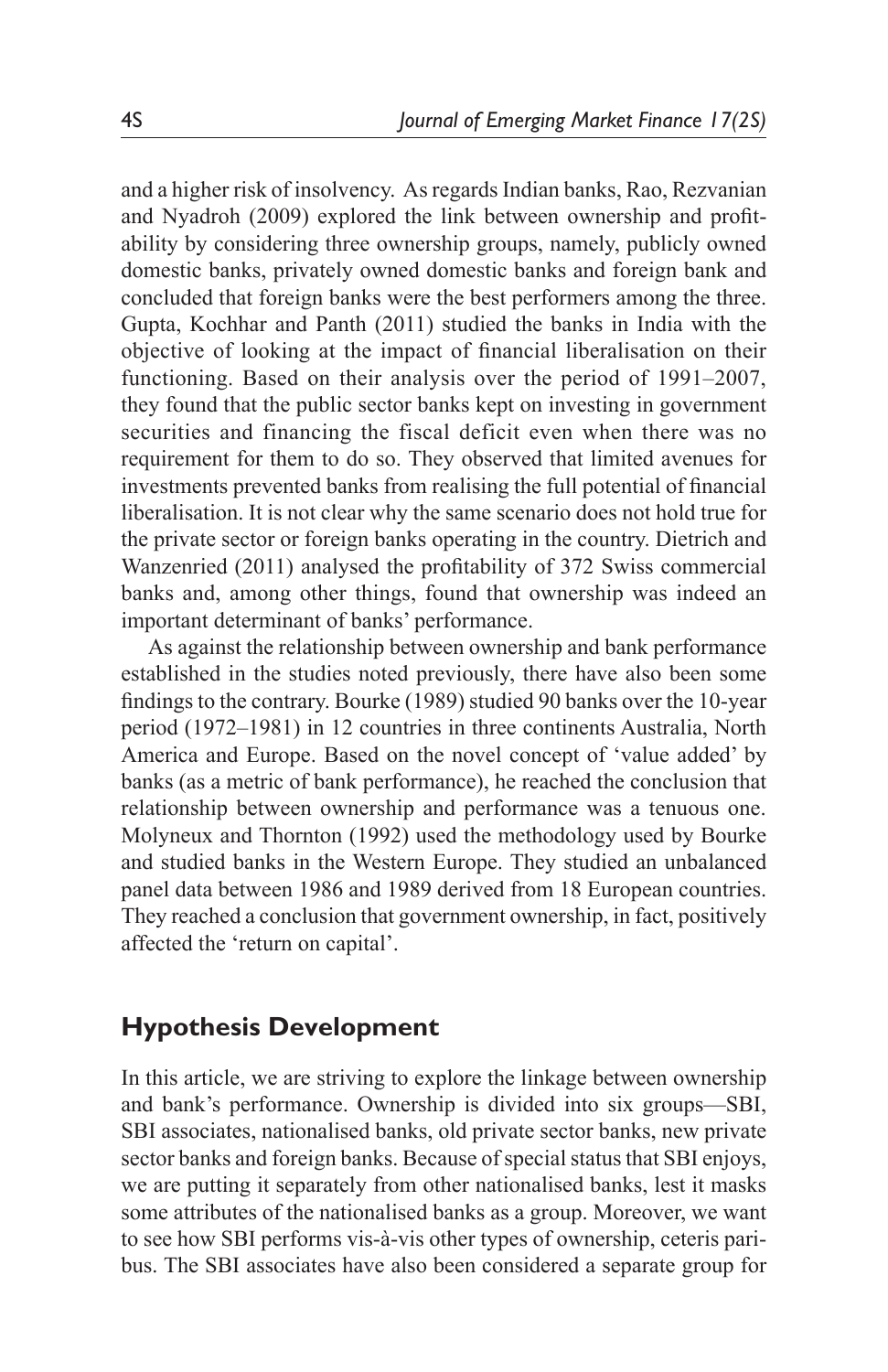the same reason. As regards private sector banks, we are considering old and new private sector banks separately to observe some inherent difference between the two groups. As regards profitability, we are considering three different measures of the same—NIM, ROA and profitability per employee to get a peek on three different aspects of performance and also to differentiate this study from earlier attempts in this respect. These measures have been extensively used in the literature. NIM provides the difference between interest earned on loans and advances and that ceded on deposits. It shows the financial strength of a bank and has been used as a performance measure in this analysis (refer Bonin, Hasan, & Wachtel, 2005; Micco et al., 2007; Albertazzi & Gambacorta, 2009). The ROA, given by net profit divided by total assets, shows how a firm, including a bank, utilises its assets and is widely used as a measure of financial performance (refer Bonin et al., 2005; Athanasoglou, Brissimis, & Delis, 2008; Lin & Zhang, 2009). Another important measure of profitability would be to see the per-employee profitability, given by net profit divided by the total number of employees, which would indicate how productively the most important of all resources, namely, the human resources, are deployed (refer Bryan, 2007).

We would, therefore, be testing three different hypotheses that are stated further in alternative form:

- *H1-A Ownership affects banks' performance by impacting the NIM;.*
- *H2-A Ownership affects banks' performance by impacting the ROA; and*
- *H3-A Ownership affects banks' performance by impacting the profitability per employee.*

Taking cognizance of the fact that size of different banks can significantly influence the profitability status of banks, we control for the same by including 'log of advances' in the regression analysis.

## **Data and Methodology**

Panel data for this analysis has been prepared from the data available from the website of the Reserve Bank of India (RBI), the central bank of India. Totally, 89 commercial banks have been considered over the period from 2008–2009 to 2012–2013. The dataset consists of 43 unique foreign banks, 20 nationalised banks, five SBI Associate banks, SBI, 13 old private sector banks and seven new private sector banks. The descriptive statistics of the data is given in Table 1.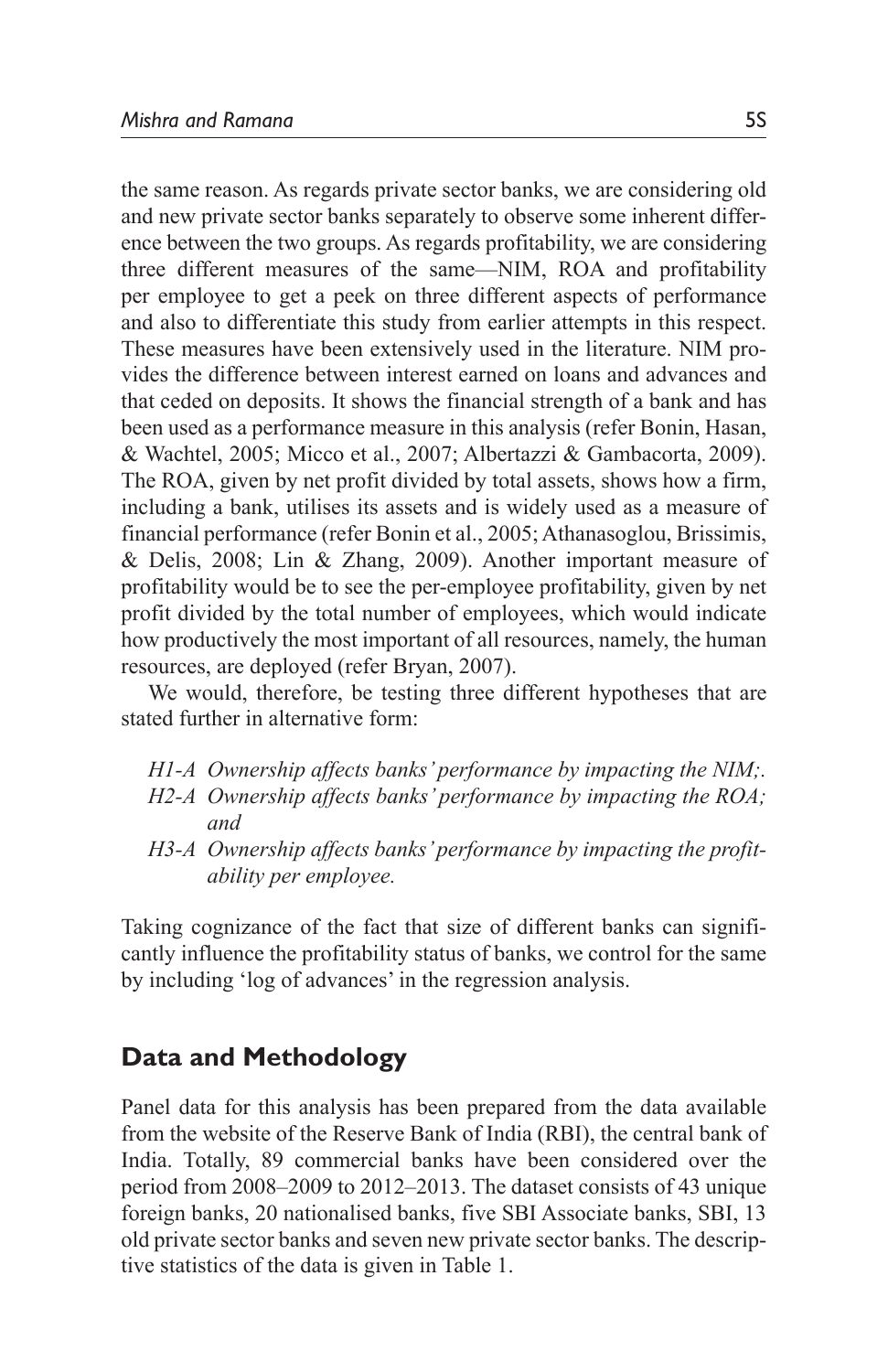|            | N     | Mean                 |               | Median Standard Dev Min |                         | Max      |
|------------|-------|----------------------|---------------|-------------------------|-------------------------|----------|
| <b>NIM</b> | 4 I I | 3.23                 | 2.92          |                         | $1.34 - 1.23$           | 10.44    |
| <b>ROA</b> | 4 I I |                      | $1.15 - 1.13$ | 2.09                    | $-21.45$                | 10.23    |
| Advances   |       | 411 527620.63 138581 |               | 1040753.23              | $\overline{\mathbf{0}}$ | 10456166 |
| Profit Per | 4 I I | $\overline{2}$       | 0.75          | 4.29                    | $-10.97$                | 27.86    |
| Employee   |       |                      |               |                         |                         |          |

**Table 1.** Descriptive Statistics

**Source:** Reserve Bank of India (RBI) website and authors' own.

**Notes:** Descriptive statistics of the panel data of 89 banks over the period from 2008– 2009 to 2012–2013; there are 43 foreign banks, 20 nationalised banks including IDBI Bank, seven new private sector banks, 13 old private sector banks, SBI and five SBI associate banks. Advances and profit/employee figure are in INR million; other variables are in percentage. One can observe wide disparity in all the parameters, for example, ROA ranges from a minimum of –21.45 per cent to a maximum of 10.23 per cent though the median and mean are 1.13 per cent and 1.15 per cent, respectively.

It will be more informative to see how different variables stand up if separated by ownership. The same is given in Table 2.

From Table 2, one gets inkling that foreign banks have been doing rather well on all the parameters, namely, ROA, NIM and profit per employee. Similarly, the new private sector banks have been doing well on the three parameters considered here when compared to public sector banks that include SBI, SBI associates and nationalised banks. Even the old private sector banks are doing better than the PSU banks at least on ROA and NIM. It, however, remains to be seen whether the differences in mean performance parameters are statistically significant. For the same, we have

| Ownership            | <b>NIM</b> | <b>ROA</b> | Profit per<br>Employee | Advances     |
|----------------------|------------|------------|------------------------|--------------|
| Foreign              | 3.87       | 1.31       | 3.75                   | 56.225.62    |
| Nationalised         | 2.45       | 0.90       | 0.62                   | 11,49,199.00 |
| <b>New Private</b>   | 3.26       | 1.29       | 0.91                   | 8.99.345.90  |
| Old Private          | 2.89       | 1.11       | 0.53                   | 1,46,208.80  |
| <b>SBI</b>           | 2.83       | 0.88       | 0.50                   | 76,88,665.00 |
| <b>SBI Associate</b> | 2.66       | 0.94       | 0.53                   | 4.93.253.70  |

**Table 2.** Mean of NIM, ROA, Profitability/Employee and Advances Ownership-wise

**Source:** Reserve Bank of India (RBI) website.

**Notes:** The table shows the mean value of variables ROA and NIM (in %), profit/ employee and advances (in INR million) when separated for different ownership groups.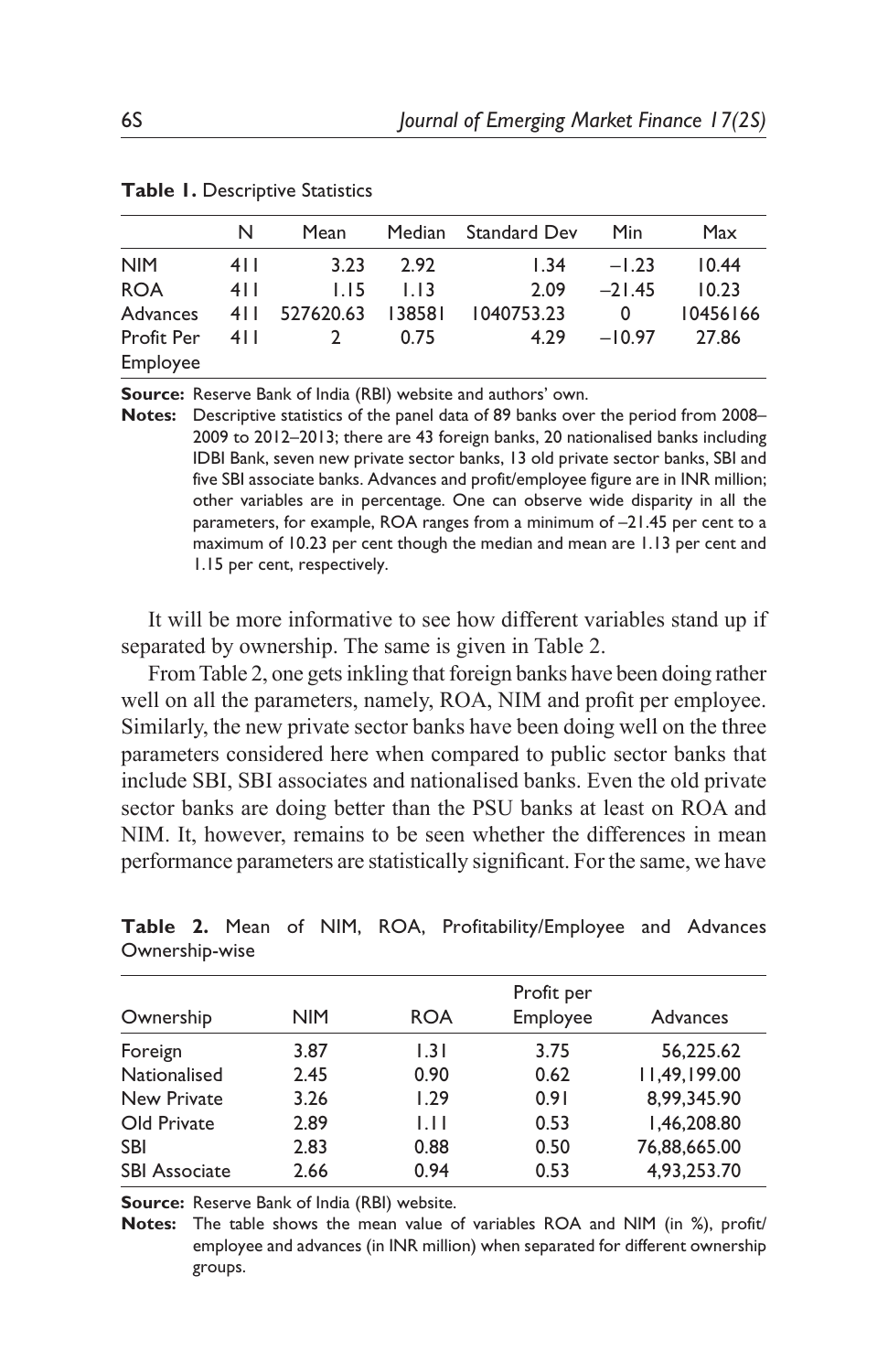used the panel data regression. In this analysis, the dependent variable is the performance variable NIM, ROA or profitability per employee while the independent variable is 'ownership' type, which goes into the analysis as 'dummy variables', 'foreign' being the base scenario. To avoid *'*size of a bank' impacting the results, log of 'advances' has been used as a control variable in the analysis.

#### **Results and Discussion**

Before doing the panel data analysis, we first did a pooled OLS linear regression on the entire panel data to see how ownership variables are associated with bank performance measures when entire pooled data are used. The output of the same is given in Table 3.

Table 3 provides an estimation of regression coefficients when foreign ownership has been taken as the base case scenario. One observes that as regards NIM, the coefficients for various ownership variables are highly significant (at either 0.001 or 0.01 significance level) as compared to foreign ownership and, moreover, the coefficients are negative showing that foreign ownership results in significantly higher NIM compared to PSU or private sector domestic banks. The only exception is SBI, which, though, shows negative NIM relative to that shown by foreign banks, yet the coefficient is not significant. The interpretation, however, is not that straightforward when ROA is studied. Though the coefficients for different ownership groups are still negative, they are significantly lower from that for the foreign banks only in case of nationalised banks (at 0.10 significance level). As regards the profitability per employee, foreign banks are doing significantly better than other ownership categories, again with the sole exception of SBI.

However, OLS estimation may provide only an indicative association when analysing a panel data. It may not consider the impact of heteroskedasticity over time and also the serial correlation between different data points over the years (Wooldridge, 2013). We, therefore, carry out the panel data analysis to gather more insights. We are trying to compute the following regression,

 $(NIM \ or \ ROA \ or \ Profit/Employee)_{ii} = \beta_i + \alpha_i * D_{1i} + \alpha_2 *$  $D_{2t} + \alpha_3 * D_{3t}$  $+\alpha_4 * D_{4t} + \alpha_5 * D_{5t}$  $+ Log(Advances)_{it} + u_{it}$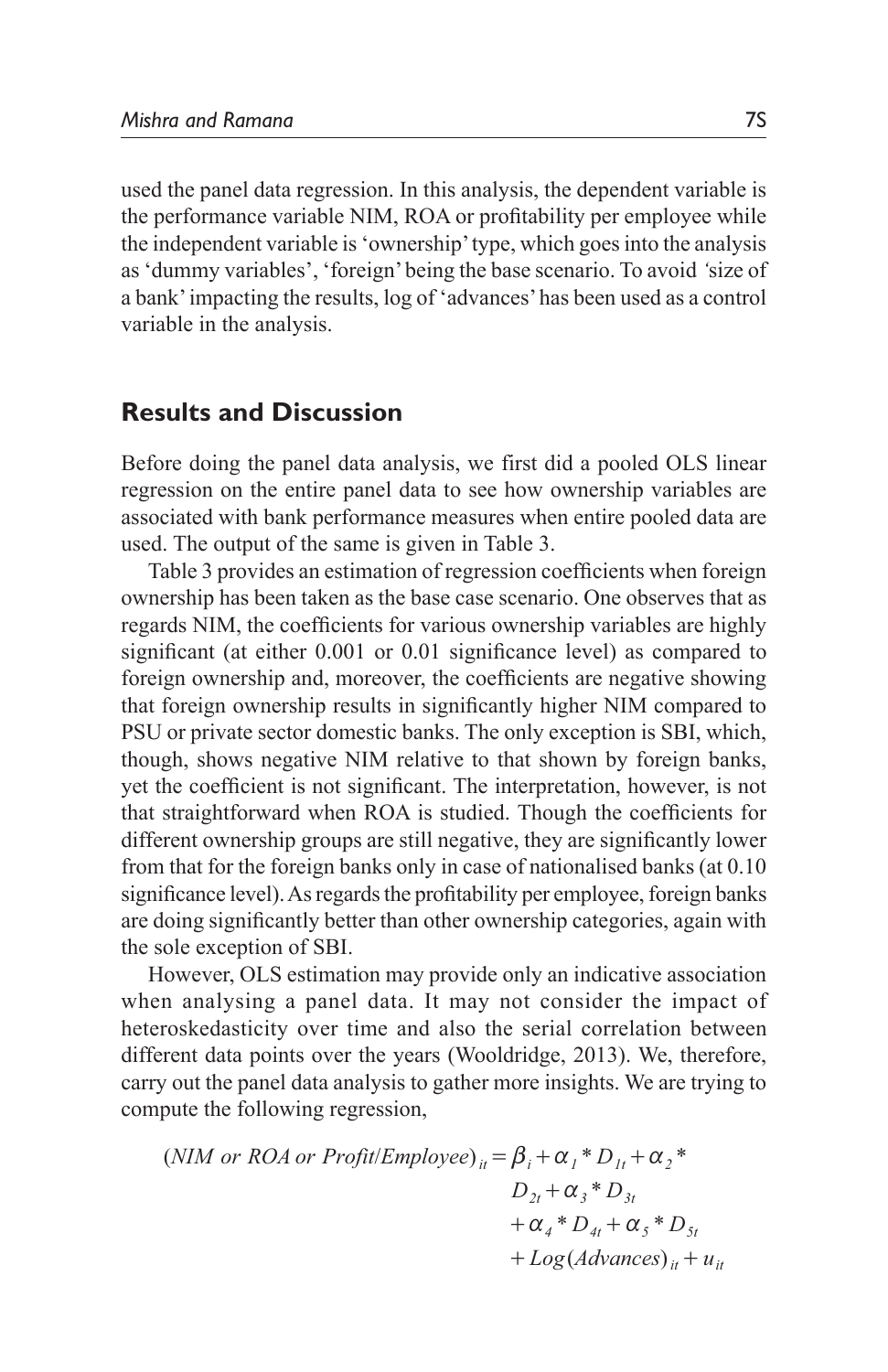|                                              |                                                                                                                                                                                                                    | $rac{\Sigma}{\Sigma}$ |                                                    |             | <b>ROA</b> |      |                       | Profit per employee               |                                                                               |
|----------------------------------------------|--------------------------------------------------------------------------------------------------------------------------------------------------------------------------------------------------------------------|-----------------------|----------------------------------------------------|-------------|------------|------|-----------------------|-----------------------------------|-------------------------------------------------------------------------------|
|                                              | Coefficient                                                                                                                                                                                                        | Std. Err.             |                                                    | Coefficient | Std. Err.  |      | Coefficient Std. Err. |                                   |                                                                               |
| Ownership<br>Advances                        | 0.00                                                                                                                                                                                                               | 0.00                  | 0.40                                               | 0.00        | 0.00       | 0.73 | 0.00                  | 0.00                              | 0.46                                                                          |
| Nationalised                                 |                                                                                                                                                                                                                    |                       |                                                    |             |            |      |                       |                                   |                                                                               |
| New Private                                  | $\frac{47}{1}$ 9 8 9 4 2 3 8 4 2 3 9 4 2 3 9 4 2 3 9 4 2 3 9 4 2 3 9 4 2 3 9 4 2 3 9 4 2 3 9 4 2 4 2 3 9 4 2 5 $\frac{47}{1}$ 7 $\frac{36}{1}$ 8 $\frac{47}{1}$ 7 $\frac{36}{1}$ 8 $\frac{47}{1}$ 7 $\frac{36}{1}$ |                       | -7.22***<br>-2.64**<br>-5.6***<br>-1.3<br>-4.66*** |             |            |      |                       | 8<br>8 8 8 9 8 8 9<br>0 0 0 1 0 0 | $-4.94***$<br>$-3.66***$<br>$-5.54***$<br>$-1.29$<br>$-1.76***$<br>$-1.76***$ |
| Old Private                                  |                                                                                                                                                                                                                    |                       |                                                    |             |            |      |                       |                                   |                                                                               |
| <b>SBI</b>                                   |                                                                                                                                                                                                                    |                       |                                                    |             |            |      |                       |                                   |                                                                               |
| SBI Associate                                |                                                                                                                                                                                                                    |                       |                                                    |             |            |      |                       |                                   |                                                                               |
| Intercept                                    |                                                                                                                                                                                                                    |                       | $42.85***$                                         |             |            |      |                       |                                   |                                                                               |
| Adjusted R-sq.                               |                                                                                                                                                                                                                    | 0.2202                |                                                    |             | 0.0007     |      |                       | 0.1920                            |                                                                               |
| रे<br>No. of                                 | 398                                                                                                                                                                                                                |                       |                                                    |             |            |      |                       | 398                               |                                                                               |
| observations                                 |                                                                                                                                                                                                                    |                       |                                                    |             |            |      |                       |                                   |                                                                               |
| Source: Reserve Bank of India (RBI) website. |                                                                                                                                                                                                                    |                       |                                                    |             |            |      |                       |                                   |                                                                               |

|                                             | ľ                                |
|---------------------------------------------|----------------------------------|
|                                             |                                  |
|                                             |                                  |
|                                             |                                  |
|                                             |                                  |
|                                             | the contract of the second color |
|                                             |                                  |
|                                             |                                  |
|                                             |                                  |
|                                             |                                  |
|                                             |                                  |
|                                             |                                  |
|                                             |                                  |
|                                             |                                  |
|                                             |                                  |
|                                             | $\ddot{\phantom{0}}$             |
|                                             |                                  |
| ource: Reserve Bank of India (RBI) website. |                                  |
|                                             |                                  |

(i) p-values: < 0.001 "sets", < 0.01 "set"; < 0.05 "\*"; < 0.10 "^" **Notes:**  $(i)$  p-values: < 0.001 \*\*\*; < 0.05 \*\*; < 0.10 '^ Notes:

(ii) The table gives regression coefficients for three different regressions. Ownership is the common independent variable (in the (ii) The table gives regression coefficients for three different regressions. Ownership is the common independent variable (in the form of a dummy), whereas NIM, ROA and profit/employee are the dependent variables in the three regressions considered. Log form of a dummy), whereas NIM, ROA and profit/employee are the dependent variables in the three regressions considered. Log of Advances is used as a control variable for size. of Advances is used as a control variable for size.

Table 3. OLS Estimation of Regression Coefficients **Table 3.** OLS Estimation of Regression Coefficients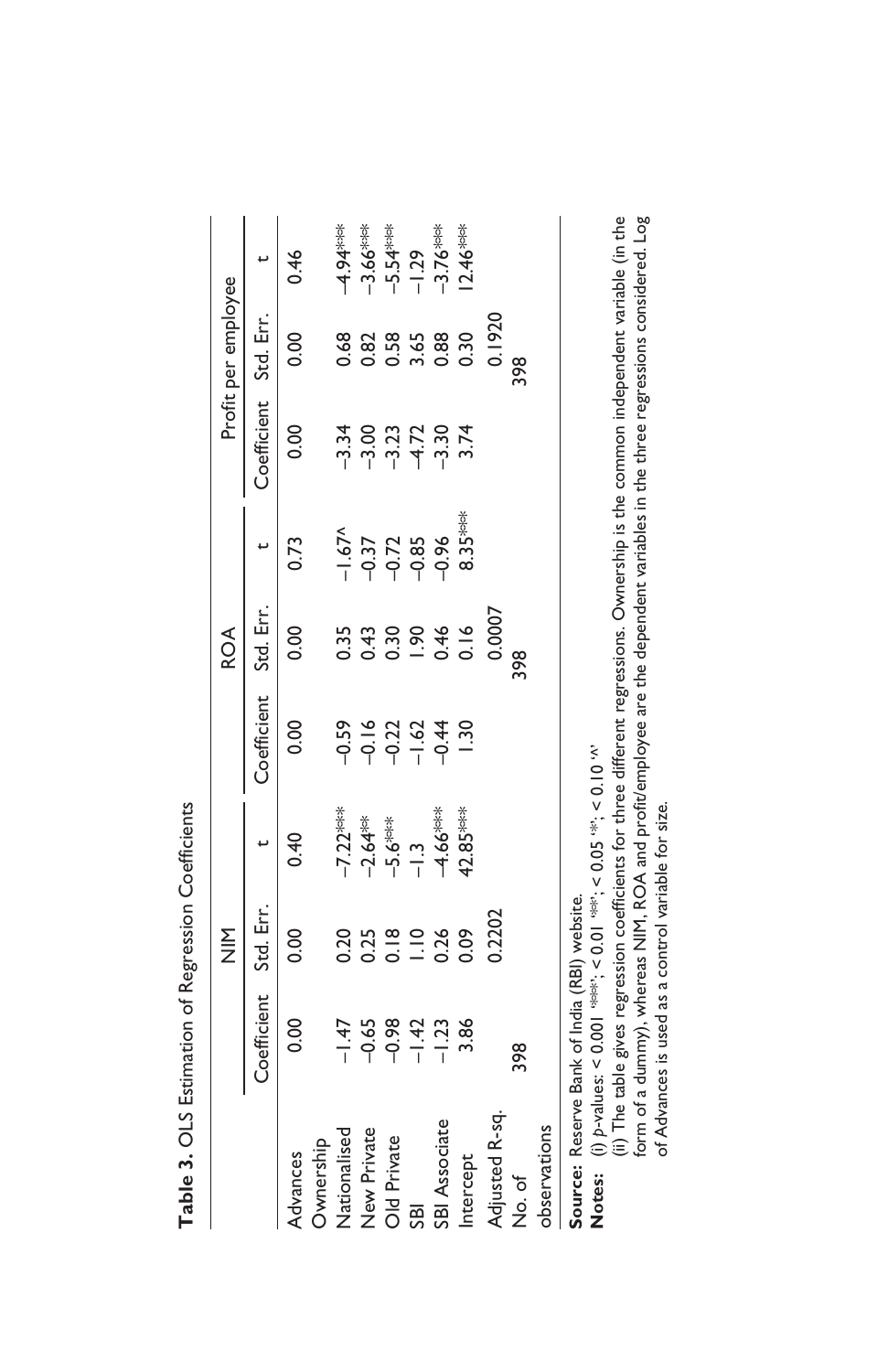Where NIM, ROA or Profit/employee is the dependent variable;  $D_i$ s are the dummy variable representing the ownership status. We have five variables for six categories of ownership, namely, SBI, SBI associate, nationalised, old private sector, new private sector and foreign. 'Foreign' is treated as the base case scenario; Log of 'Advances' is included as a control variable for size; *i* varies across the banks, while t varies from 1 to 5 (2008–2009 to 2012–2013); and  $u_{i}$  is the error term.

Panel data have been analysed for both 'fixed' and 'random' effects. Fixed effect model would be more appropriate if we were only interested in analysing the impact of those variables that vary over time. As our explanatory variables are indicator variables that do not change, they would be lost in the fixed-effect analysis. We observe that the fixed-effect model, though highly significant, considers only the control variable in the regression equation. As the variables under consideration (i.e., ownership) are not themselves changing over the time, fixed-effect model is not suitable for carrying out the desired analysis. Moreover, as the number of years (5 financial years) is less compared to the total number of commercial banks (89), using a random effect model would be more appropriate.

We, therefore, decided to use 'random effect' model for our analysis. To check for heteroskedasticity and serial correlations, we have used Huber–White sandwich variance–covariance estimator. The output of this analysis is given in Table 4.

We notice that as compared to foreign banks, NIM and profit per employee for all the other groups are significantly lower, which also includes SBI. Even in the case of ROA, all the ownership coefficients are significantly lower than that for the foreign ownership at 0.05 level (except for the new private sector banks, whose coefficient is significant at 0.10 level), which is divergent from the results we obtained earlier in the case of pooled OLS. The intercept term that captures the significance level of the reference dummy variable, namely, foreign banks, is itself significant in the case of NIM and profit per employee. Results in this section make it amply clear that the first (NIM) and third hypotheses (profit per employee) in the null form are liable to be rejected; even the second hypothesis related to ROA is to be rejected in certain instances.

A look at the descriptive statistics and significance levels of different ownership groups in the regressions mentioned previously suggests that there may be intergroup differences in performance parameters. As the discussion so far has used foreign banks as reference ownership variable, we could assess the impact of other types of ownership vis-à-vis foreign banks only. We thought to consider all the possible pairs of ownership variables to see whether the mean performance metrics were statistically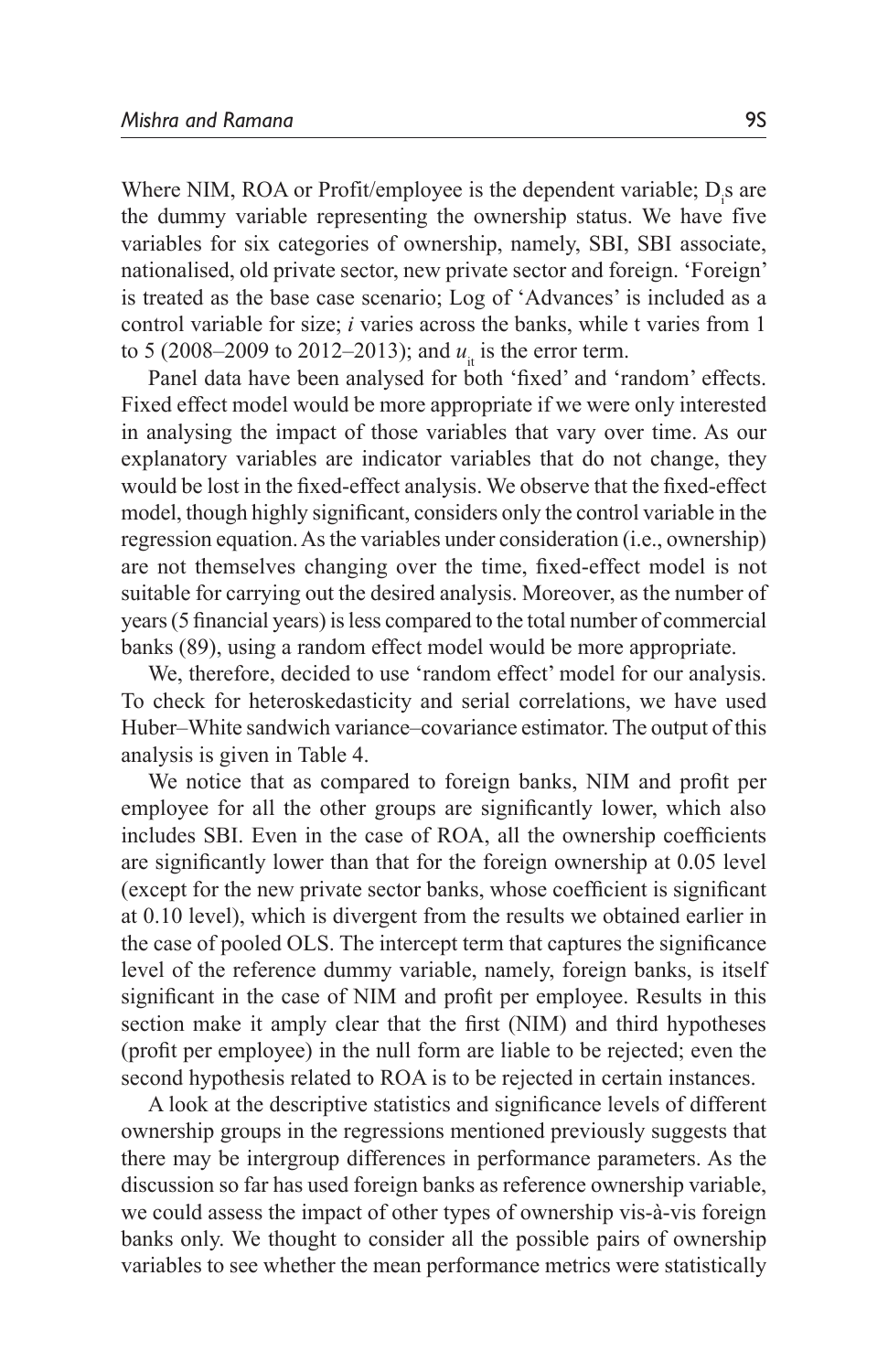|                                                             |                                                                                                                                                                                                                                | $rac{\Sigma}{\Sigma}$                                                               |                                                                                  |                                                                                            | <b>ROA</b> |                                                                           |                                                                         | Profit per employee                    |           |
|-------------------------------------------------------------|--------------------------------------------------------------------------------------------------------------------------------------------------------------------------------------------------------------------------------|-------------------------------------------------------------------------------------|----------------------------------------------------------------------------------|--------------------------------------------------------------------------------------------|------------|---------------------------------------------------------------------------|-------------------------------------------------------------------------|----------------------------------------|-----------|
| Variables                                                   | Coef.                                                                                                                                                                                                                          | Std. Err.                                                                           | N                                                                                | Coef.                                                                                      | Std. Err.  |                                                                           | Coef.                                                                   | Std. Err.                              | N         |
| log (Advances)<br>Ownership                                 | 0.17                                                                                                                                                                                                                           | 0.08                                                                                | $2.14*$                                                                          | 0.31                                                                                       | 0.23       | $\frac{38}{1}$                                                            | 0.99                                                                    | 0.27                                   | $3.70***$ |
| Nationalised                                                |                                                                                                                                                                                                                                |                                                                                     |                                                                                  |                                                                                            |            |                                                                           |                                                                         |                                        |           |
| New Private                                                 | 55<br>2575223<br>257723                                                                                                                                                                                                        | $\begin{array}{c}\n 2000000 \\  -20000000 \\  -20000000 \\  -2000000\n \end{array}$ | $-5.02***$<br>$-2.81***$<br>$-4.33***$<br>$-3.92***$<br>$+6.83***$<br>$+6.83***$ | $7\frac{1}{1}$<br>$-1\frac{1}{1}$<br>$-1\frac{1}{1}$<br>$-1\frac{1}{1}$<br>$-1\frac{1}{1}$ |            | $-2.21$<br>$-1.79$<br>$-1.26$<br>$+1.97$<br>$-1.97$<br>$-1.97$<br>$-0.63$ | $437 - 100$<br>$437 - 100$<br>$437 - 100$<br>$437 - 100$<br>$459 - 100$ | 1.85                                   |           |
| Old Private                                                 |                                                                                                                                                                                                                                |                                                                                     |                                                                                  |                                                                                            |            |                                                                           |                                                                         |                                        |           |
| <b>SBI</b>                                                  |                                                                                                                                                                                                                                |                                                                                     |                                                                                  |                                                                                            |            |                                                                           |                                                                         |                                        |           |
| SBI Associate                                               |                                                                                                                                                                                                                                |                                                                                     |                                                                                  |                                                                                            |            |                                                                           |                                                                         | $1.38$<br>$2.34$<br>$2.28$<br>$0.1836$ |           |
| Intercept                                                   |                                                                                                                                                                                                                                |                                                                                     |                                                                                  |                                                                                            |            |                                                                           |                                                                         |                                        |           |
| Overall R square                                            |                                                                                                                                                                                                                                |                                                                                     |                                                                                  |                                                                                            |            |                                                                           |                                                                         |                                        |           |
| Number of                                                   |                                                                                                                                                                                                                                | $\frac{8}{2}$                                                                       |                                                                                  |                                                                                            | 868        |                                                                           |                                                                         | $\frac{8}{2}$                          |           |
| observations                                                |                                                                                                                                                                                                                                |                                                                                     |                                                                                  |                                                                                            |            |                                                                           |                                                                         |                                        |           |
| Source: Reserve Bank of India (RBI) website.<br>$\sim$<br>j | external property and control of the control of the control of the control of the control of the control of the control of the control of the control of the control of the control of the control of the control of the contr |                                                                                     | $\sim$ $\sim$ $\sim$                                                             |                                                                                            |            |                                                                           |                                                                         |                                        |           |

**Notes:**  $(i)$  *p*-values: < 0.001 '\*\*\*'; < 0.0001 '\*\*\*'; < 0.05 '\*\*; < 0.10 '^ Notes:

(i) p-values: < 0.001 \*\*\*\*; < 0.01 \*\*; < 0.05 \*\*; < 0.10 '^'<br>(ii) This table provides the coefficients for panel data analysis run for three different sets of dependent variables, namely, NIM, ROA (ii) This table provides the coefficients for panel data analysis run for three different sets of dependent variables, namely, NIM, ROA and profit/employee. and profit/employee.

Table 4. Random Effects Model **Table 4.** Random Effects Model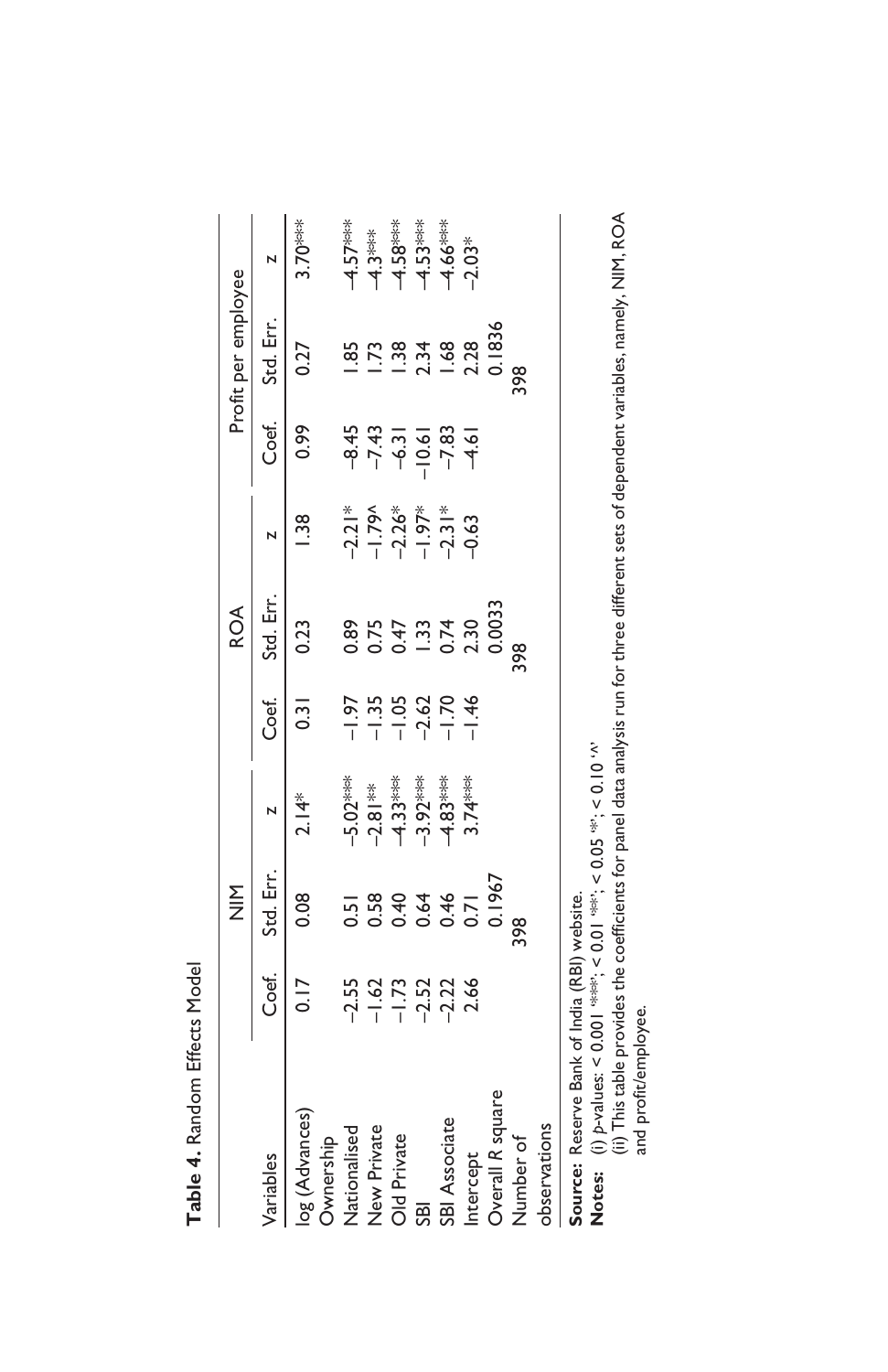and significantly different from each other. As we have six categories of ownership, we get  $C_2^6$ , that is, 15 such pairs to analyse. We have, therefore, conducted 15 Welch two-sample *t*-tests with the alternate hypothesis that the true difference in the means of performance measures of the ownership groups considered are not zero. Result of this analysis is given in Table 5

This analysis reveals that foreign banks outperform all the other categories including SBI, SBI associates, or even the new private sector banks in all the performance metrics, barring ROA when results are inconclusive in a few instances. After foreign banks, it is the new private sector banks that turn up significantly better performance (again the exception is ROA, which is not consistently significant) than other categories of banks. One notable exception is NIM, for which the mean performance of new private sector banks is not significantly better than that of SBI, though the difference is positive. We also notice that the SBI, which is by far the biggest bank in the country, statistically lags behind when either foreign, or new private, or even old private banks are considered, which means that it could do well if its assets are put to more productive use. Another point worth noting is better performance of nationalised banks vis-à-vis both SBI and SBI associates when profitability per employee is considered, which means SBI and its associates<sup>7</sup> are lagging behind in the productive utilisation of human resources.

## **Conclusion**

This analysis on Indian commercial banks reveals that there exist significant differences in performance parameters among different ownership groups. Foreign banks are by far the best performing followed by new private sector banks. Nationalised banks, old private sector banks, SBI and SBI associates need to do some catching up. The analysis also reveals that foreign and new private sector banks have been unable to translate their superior performance on the parameters of 'NIM' and 'profitability per employee' into 'ROA', on which it is only the nationalised banks and SBI that are significantly falling short of foreign banks. These results hold important policy implications, and one may ask questions why nationalised banks, and SBI and its associate banks are consistently lagging behind the foreign banks and new private sector banks when we look at the performance measures considered in the study. Is it because of poor utilisation of assets, technology or human resources or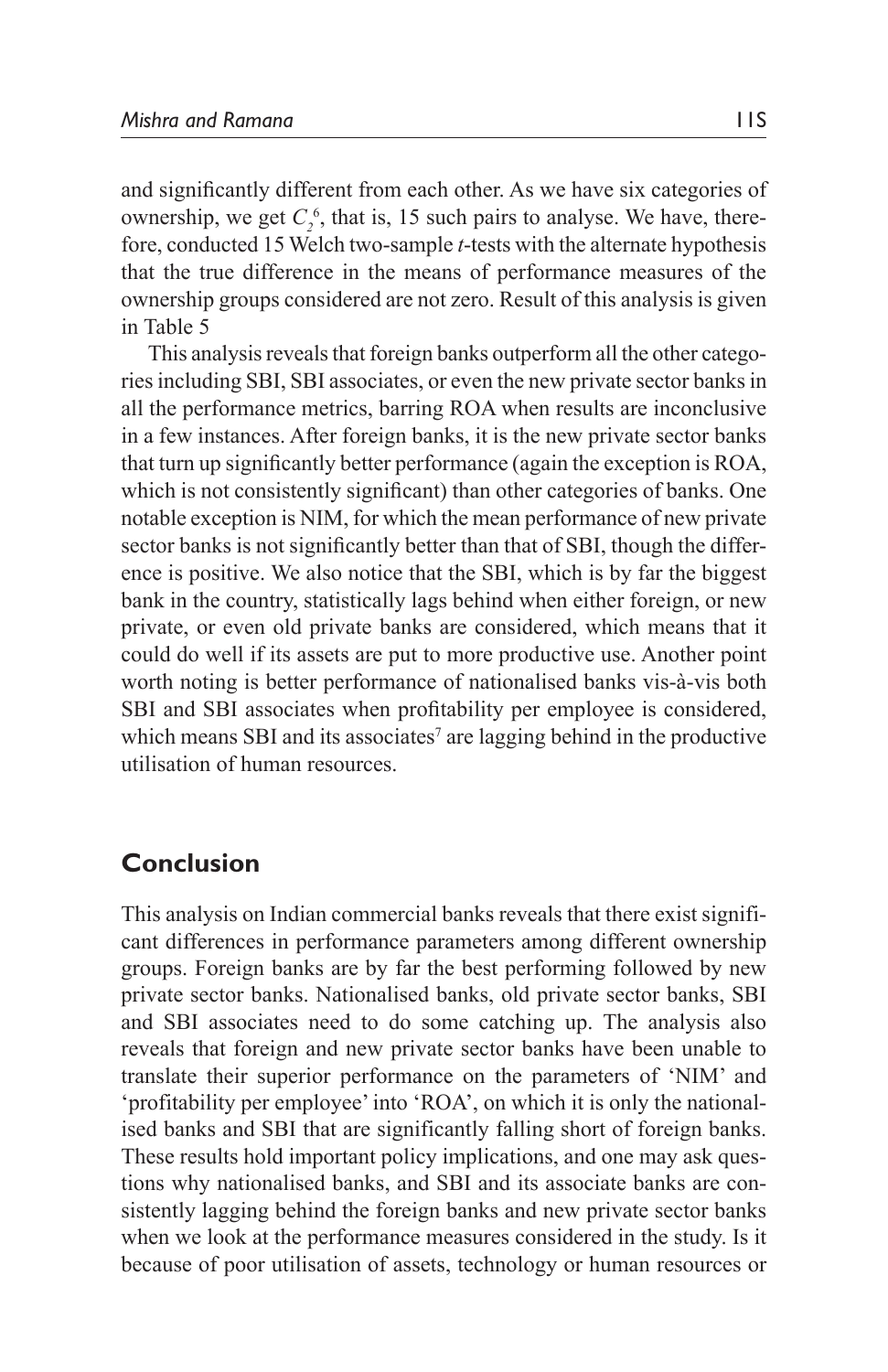| Ownership Pair Measure<br>Foreign and<br>Nationalised | Performance                                     |                      |         |                                                                                    |
|-------------------------------------------------------|-------------------------------------------------|----------------------|---------|------------------------------------------------------------------------------------|
|                                                       |                                                 |                      |         |                                                                                    |
|                                                       |                                                 | t-test stat          | p-value | Remarks                                                                            |
|                                                       |                                                 | 10.517               | 0.000   | Tests are highly significant for both NIM and profit per employee (PPE)            |
|                                                       |                                                 | 1.788                | 0.075   | Even for ROA, the test is positively significant at 0.10 level. Foreign banks      |
|                                                       | <b>MARE SOR</b><br>MARE SOR                     | 6.980                | 0.000   | have earned significantly better profits than nationalised banks.                  |
| Foreign and                                           |                                                 | 2.985                | 0.004   | While comparing the profitability of Foreign banks and New Private sector          |
| <b>New Private</b>                                    |                                                 | 0.097                | 0.923   | banks, one sees that the former outperform the latter when NIM or PPE              |
|                                                       |                                                 | 6.193                | 0.000   | are considered. There is, however, no significant difference between ROA           |
|                                                       |                                                 |                      |         | earned by foreign banks and that by the new private sector banks.                  |
| Foreign and                                           |                                                 | 6.692                | 0.000   | As in the previous case, foreign banks have statistically outperformed old private |
| <b>Old Private</b>                                    |                                                 | 0.856                | 0.393   | sector banks when NIM or PPE are used (at 0.001 level) but remain significantly    |
|                                                       |                                                 | 7.157                | 0.000   | indifferent when ROA is used.                                                      |
| Foreign and                                           | <b>MARE SOR</b><br>MARE SOR                     | 4.602                | 0.002   | Foreign banks have outperformed SBI also not only when NIM or PPE are              |
|                                                       |                                                 | 1.813                | 0.072   | considered, but also when ROA is looked at (at 0.10 level). This means asset       |
|                                                       |                                                 | 7.232                | 0.000   | utilisation in SBI could be better, especially when ROA was not significantly      |
|                                                       |                                                 |                      |         | different when other ownership pairs were used.                                    |
|                                                       |                                                 | 8.081                | 0.000   | Foreign banks have shown significantly better performance when NIM or PPE are      |
|                                                       |                                                 | 1.596                | 0.112   | used, but as regards ROA, the difference in performance remains inconclusive.      |
| Foreign<br>and SBI<br>Associates                      |                                                 | 7.177                | 0.000   |                                                                                    |
| Nationalised                                          | <b>MARE SOF</b><br>MARE SOF                     | $-4.774$             | 0.000   | Negative signs of t-stats in all the cases indicate that nationalised banks have   |
| and New<br>Private                                    |                                                 | $-3.016$             | 0.005   | statistically underperformed new private sector banks when any of the three        |
|                                                       |                                                 |                      |         | performance measures are used.                                                     |
|                                                       |                                                 | $-4.807$             | 0.000   | We get an interesting result that nationalised banks significantly underperform    |
|                                                       |                                                 |                      | 0.007   | old private sector banks also when NIM or ROA are used. However, they do           |
| Private                                               |                                                 | <b>1.805</b>         | 0.074   | significantly better when PPE is used.                                             |
| Nationalised<br>and Old                               | $rac{1}{2}$ $rac{1}{2}$ $rac{1}{2}$ $rac{1}{2}$ | $-2.759$<br>$-2.747$ | 0.009   |                                                                                    |

Table 5. Pair-wise Comparative Analysis of Groups of Banks Considered **Table 5.** Pair-wise Comparative Analysis of Groups of Banks Considered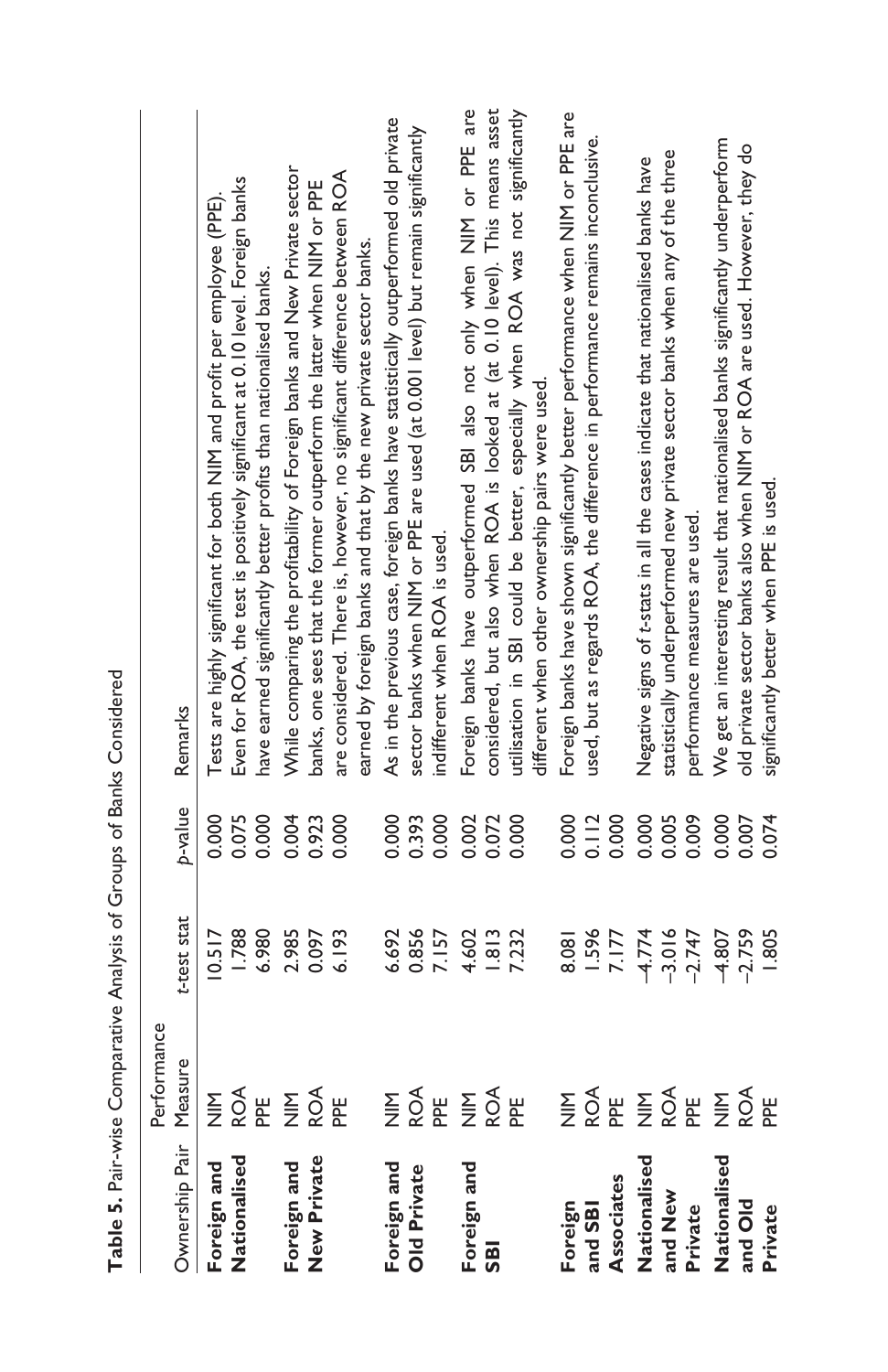| Nationalised       | $rac{\Sigma}{\Sigma}$                        | $-1.909$ | 0.120 | NIM for SBI is better than that for nationalised banks though it is not significant.                                                                  |
|--------------------|----------------------------------------------|----------|-------|-------------------------------------------------------------------------------------------------------------------------------------------------------|
| and SB             |                                              | 0.200    | 0.847 | Similarly, ROA is also inconclusive. When using PPE, the nationalised banks have                                                                      |
|                    | ROA<br>PPE                                   | 2.386    | 0.046 | done significantly better than SBI                                                                                                                    |
| Nationalised       |                                              | $-2.136$ | 0.038 | As in the case of SBI, even SBI associates have done better than nationalised banks                                                                   |
| and SBI            |                                              | $-0.876$ | 0.384 | when NIM is considered, in fact, the result is significant. However, nationalised                                                                     |
| Associates         |                                              | 2.264    | 0.027 | ß<br>banks have turned up significantly better performance when PPE is used as                                                                        |
|                    |                                              |          |       | performance metric. ROA is inconclusive as in the previous instance                                                                                   |
| New Private        | $rac{\Sigma}{\Sigma}$                        | 2.075    | 0.043 | One notices that the new private sector banks have shown significantly better                                                                         |
|                    | ROA<br>PPE                                   | 1.260    | 0.213 | performance than old private banks when NIM or PPE are used. For ROA, the                                                                             |
| and Old<br>Private |                                              | 3.438    | 0.001 | result remains inconclusive.                                                                                                                          |
| New Private        | $rac{\Sigma}{\Sigma}$                        | 1.743    | 0.109 | New private banks did better than SBI on all counts, though NIM is not significant                                                                    |
| and SBI            | ROA<br>PE                                    | 2.962    | 0.005 | at 0.10 level. Significantly better ROA by new private banks underlines our earlier                                                                   |
|                    |                                              | 3.718    | 0.001 | conclusion that SBI is not managing its assets well.                                                                                                  |
| New Private        | $rac{\Sigma}{Z}$                             | 3.317    | 0.002 | As in the case of SBI, SBI associates also significantly underperform new private                                                                     |
| and SBI            | ROA<br>PPE                                   | 2.652    | 0.011 | sector banks on all the measures used. In fact, p-values are more pronounced in                                                                       |
| Associates         |                                              | 3.579    | 0.001 | all the instances when using SBI Associates.                                                                                                          |
| <b>Old Private</b> | <b>MAR</b><br>SQ RE                          | 0.309    | 0.769 | Though old private banks and SBI do not show statistically different performance                                                                      |
| and SBI            |                                              | 2.562    | 0.017 | when NIM and PPE are used, the former did significantly better when ROA is                                                                            |
|                    |                                              | 0.624    | 0.544 | used, again showing the poor utilisation of assets by SBI                                                                                             |
| Old Private        | <b>MAR</b><br>EQE                            | 2.060    | 0.043 | Old private banks do significantly better than SBI associates when either NIM                                                                         |
| and SBI            |                                              | 2.122    | 0.037 | or ROA is used. The result, however, remains inconclusive when PPE is used.                                                                           |
| Associates         |                                              | 0.068    | 0.946 |                                                                                                                                                       |
| SBI and SBI        | NIN<br>ROA                                   | 0.814    | 0.449 | None of the t-stats are significant here. However, the signs of results indicate                                                                      |
| Associates         |                                              | $-0.861$ | 0.413 | that even as SBI does better than its' associates when NIM is considered, the                                                                         |
|                    | )<br>이                                       | $-0.636$ | 0.542 | latter did better when either ROA or PPE was used.                                                                                                    |
|                    | Source: Reserve Bank of India (RBI) website. |          |       |                                                                                                                                                       |
|                    |                                              |          |       | Notes: This table provides the result of Welch two-sample t-tests performed on 15 pairs of ownership variables. The table reports the t-stats and the |
|                    | corresponding p-values of such tests.        |          |       |                                                                                                                                                       |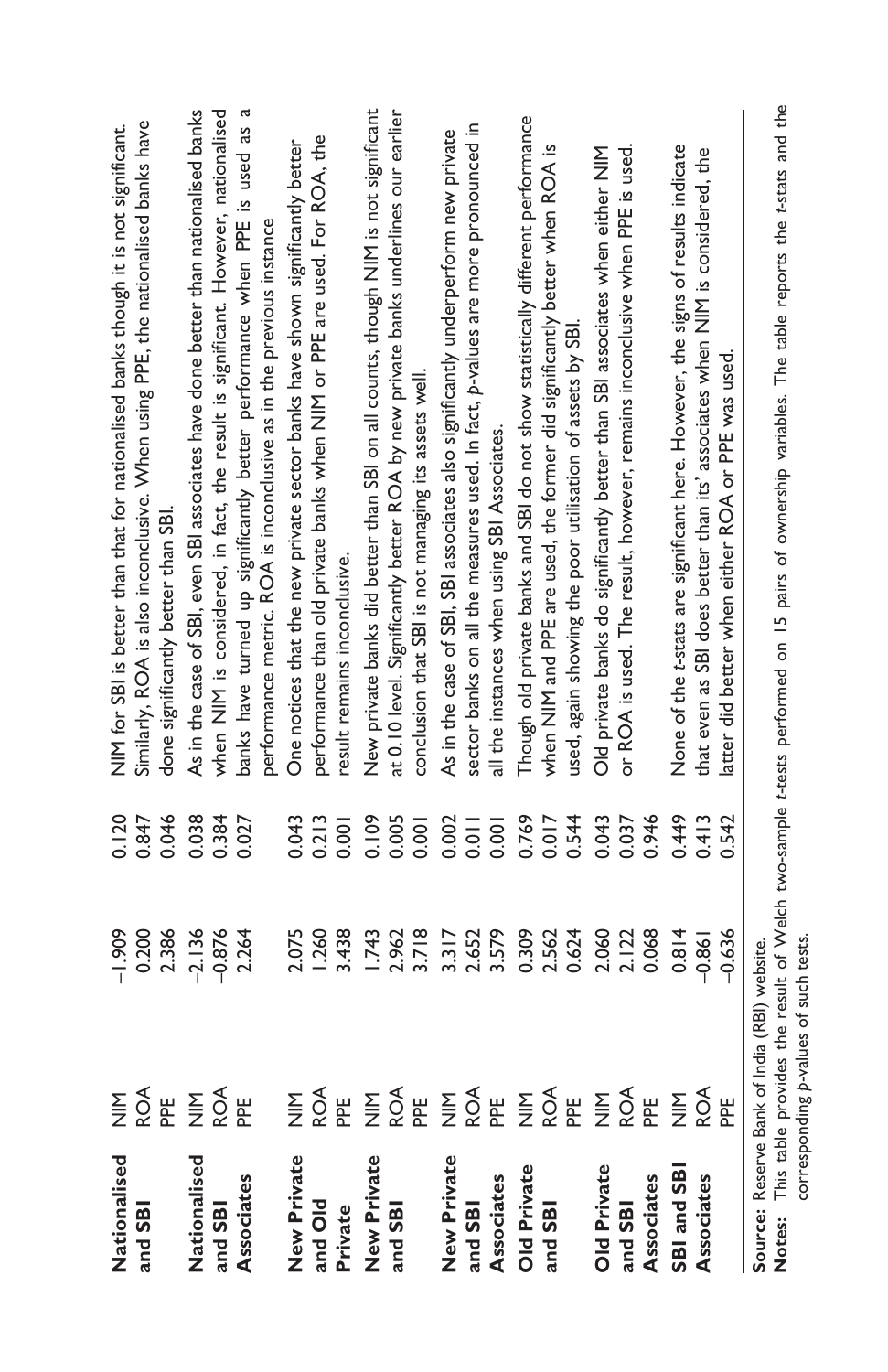is there a cost to pay for nation building, where government-mandated lending to poorer and needy section of the society are primarily executed though the public sector banks only?

One of the key limitations of the study is the use of limited dataset as per the data availability from the RBI website while writing the papers. Though we believe that the dataset considered was adequate to reach informed conclusions, a bigger and more recent dataset is expected to provide more robust results. Another limitation of the study is to use a single control variable as we were primarily concerned with the interplay of six ownership variables and bank performance metrics. Even though we controlled for the size of banks, one may expand the set of control variables to see whether results show any deviations.

#### **Declaration of Conflicting Interests**

The author(s) declared no potential conflicts of interest with respect to the research, authorship and/or publication of this article.

#### **Funding**

The author(s) received no financial support for the research, authorship and/or publication of this article.

#### **Notes**

- 1. And hence we do not consider co-operative banks, lead banks, Gramin Banks, etc.
- 2. SBI, that is, the State Bank of India, is in a different league altogether, though it is also a Public Sector Bank as are nationalised banks. It is by far the biggest bank in India and was created as per the SBI Act passed by the Indian parliament in 1955. Please refer https://goo.gl/N7K7Nw (accessed on 14/12/2016).
- 3. The major difference between the old and new private sector banks is the time of their genesis. New private sector banks came about after liberalisation of Indian economy in the early 1990s. Old private sector banks are majorly those banks that existed from a much earlier period but somehow escaped nationalisation. Old private sector banks are generally considered weaker compared to the new private sector banks.
- 4. For example, the public sector banks in India have been actively playing an important role in distribution of economic resources by mandatorily lending to priority sector. They also form the bulwark of ambitious financial inclusion programme of the government.
- 5. Even though many public sector banks are using the cutting edge technology now, it is a widely held belief that a typical employee of a new private sector bank or a reputed foreign bank would be more technology savvy than an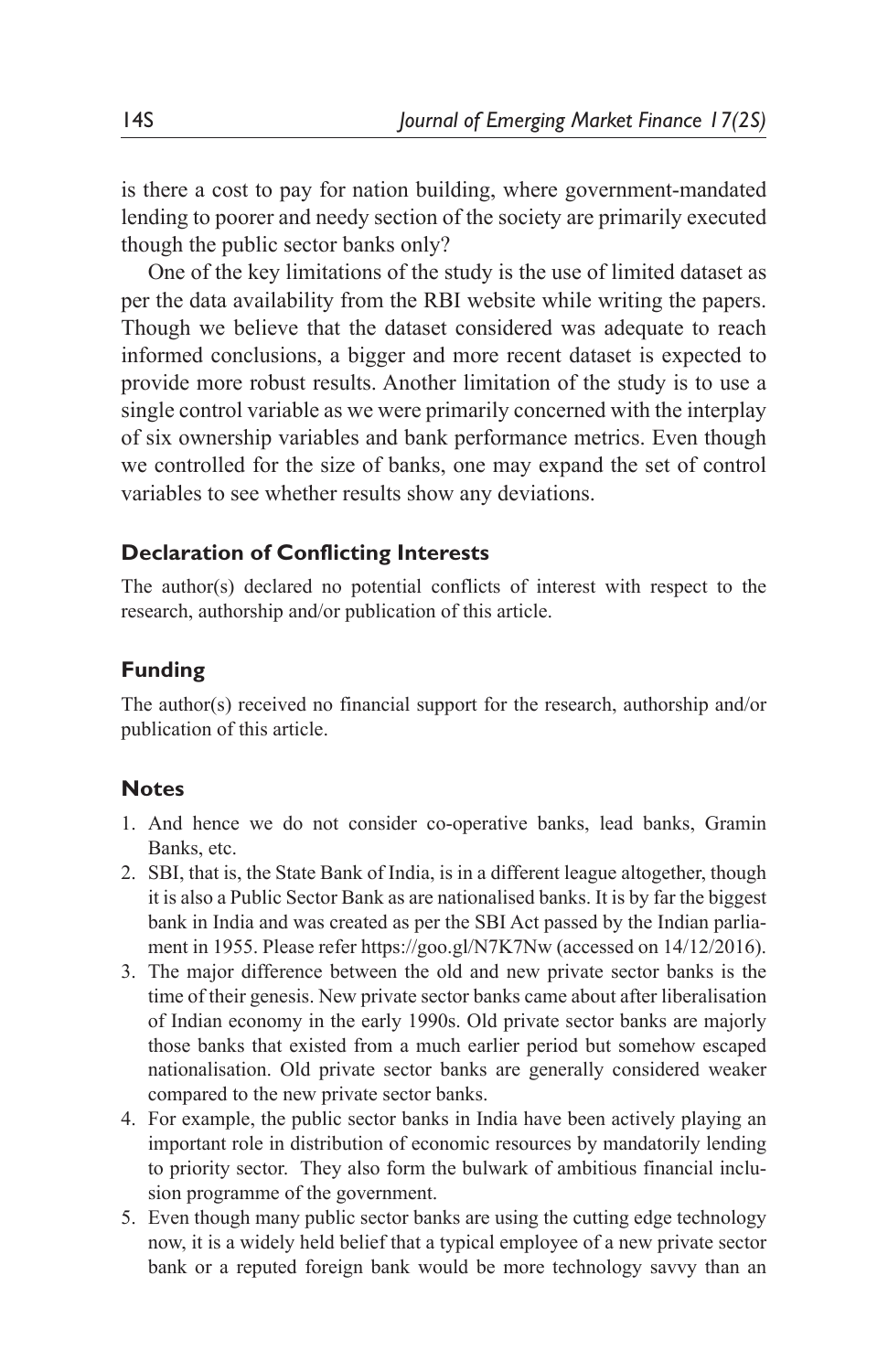employee of a public sector bank. Moreover, life-time employment guarantee in a public sector bank may give rise to issues such as moral hazard, for example, an employee, knowing fully well that he may not be sacked, may not exert in his job to the extent desired of him.

- 6. Public sector banks may be perceived safer by the public at large due to government ownership of these banks.
- 7. In principle, approval has already been granted by the government to merge SBI Associates with SBI. The merger is expected to be completed in the FY 2017–2018. Please refer http://tinyurl.com/jhoxxrw

#### **References**

- Albertazzi, U., & Gambacorta, L. (2009). Bank profitability and the business cycle. *Journal of Financial Stability*, *5*(4), 393–409.
- Athanasoglou, P., Brissimis, S., & Delis, M. (2008). Bank-specific, industryspecific and macroeconomic determinants of bank profitability. *Journal of International Financial Makets, Institutions & Money*, *18*(2), 121–136.
- Barth, J. R., Caprio, G., & Levine, R. (2004). Bank regulation and supervision: What works best? *Journal of Financial Intermediation*, *13*(2), 205–248.
- Bonin, J. P., Hasan, I., & Wachtel, P. (2005). Bank performance, efficiency and ownership in transition countries. *Journal of Banking & Finance*, *29*(1), 31–53.
- Bourke, P. (1989). Concentration and other determinants of bank profitability in Europe, North America and Australia. *Journal of Banking & Finance*, *13*(1), 65–79.
- Bryan, L. L. (2007). The new metrics of corporate performance: Profit per employee. *McKinsey Quarterly*, *1*, 56.
- De Nicolò, G., & Loukoianova, E. (2007). *Bank ownership, market structure and risk* (IMF Working Paper No. 07/215). Washington, DC: International Monetary Fund.
- Demirgüç-Kunt, A., & Huizinga, H. (2000). Determinants of commercial bank interest margins and profitability: Some international evidence. *World Bank Economic Review*, *13*(2), 379–408.
- Dietrich, A., & Wanzenried, G. (2011). Determinants of bank profitability before and during the crisis: Evidence from Switzerland. *Journal of International Financial Markets, Institutions and Money*, *21*(3), 307–327.
- Gupta, P., Kochhar, K., & Panth, S. (2011). *Bank ownership and the effects of financial liberalization: Evidence from India* (IMF Working Paper No. 11/50). Washington, DC: International Monetary Fund.
- Iannotta, G., Nocera, G., & Sironi, A. (2007). Ownership structure, risk and performance in the European banking industry. *Journal of Banking and Finance*, *31*(7), 2127–2149.
- Lin, X., & Zhang, Y. (2009). Bank ownership reform and bank performance in China. *Journal of Banking and Finance*, *33*(1), 20–29.
- Micco, A., Panizza, U., & Yañez, M. (2007). Bank ownership and performance. Does politics matter? *Journal of Banking and Finance*, *31*(1), 219–241. Retrieved from http://doi.org/10.1016/j.jbankfin.2006.02.007